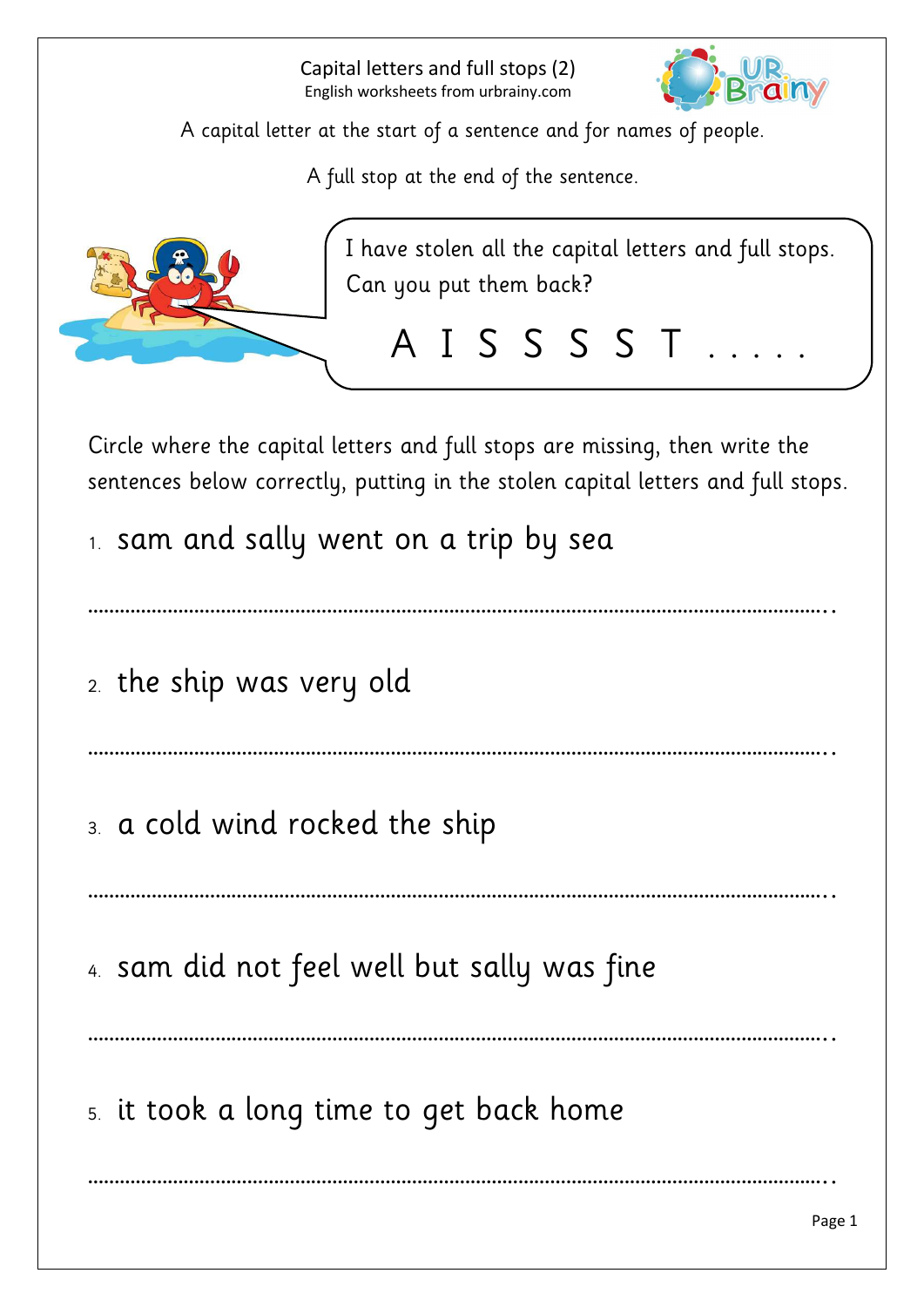

A full stop at the end of the sentence.



I have stolen all the capital letters and full stops. Can you put them back?

A D D R R R T

Circle where the capital letters and full stops are missing, then write the sentences below correctly, putting in the stolen capital letters and full stops.

- 1. roy and dave went to the park
- …………………………………………………………………………………………………………………………..
- 2. they played on the swings

…………………………………………………………………………………………………………………………..

3. a dog came into the park

…………………………………………………………………………………………………………………………..

4. roy did not like the dog

…………………………………………………………………………………………………………………………..

…………………………………………………………………………………………………………………………..

5. roy went home but dave stayed in the park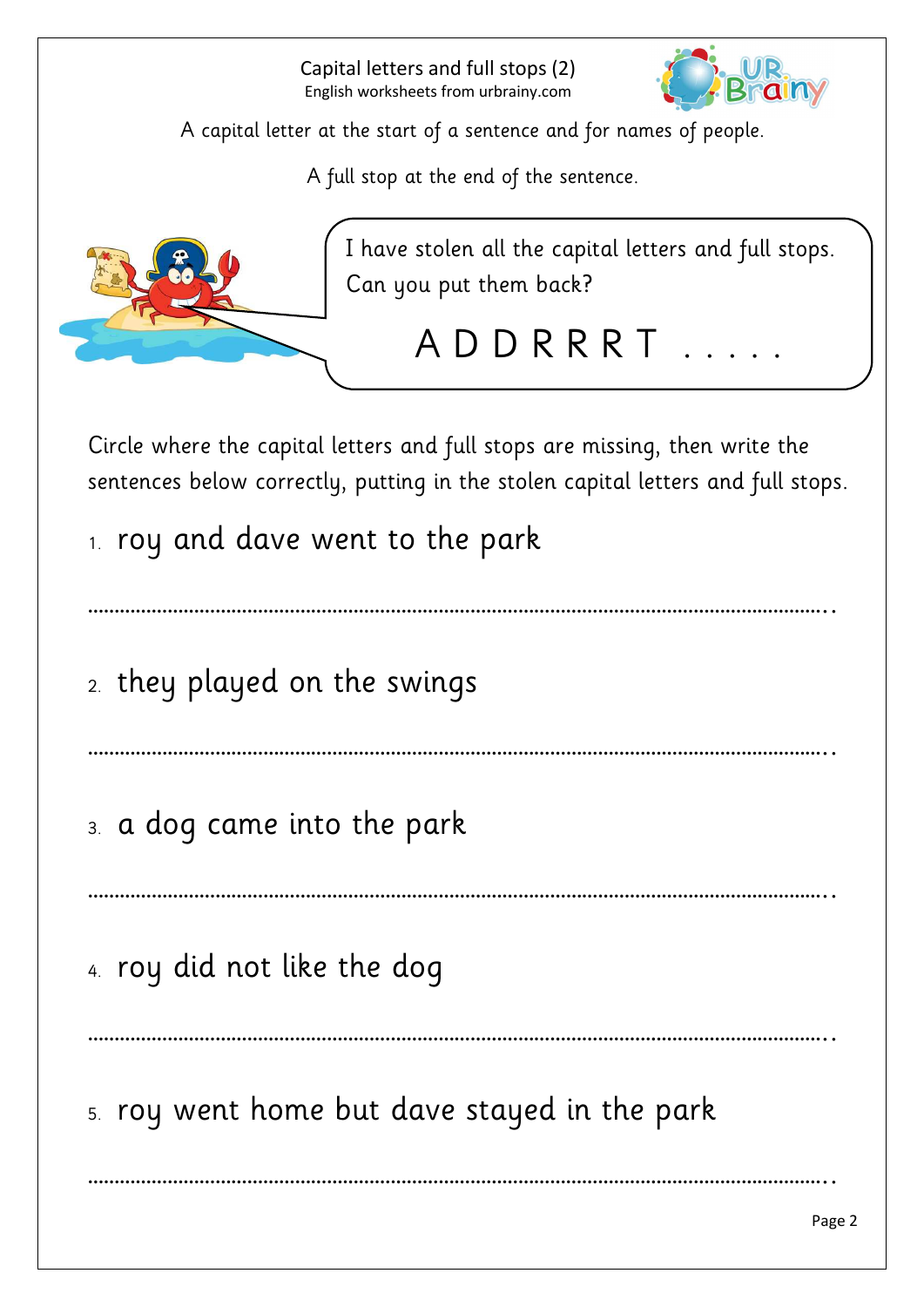

A full stop at the end of the sentence.



I have stolen all the capital letters and full stops. Can you put them back?

A D D D J T . . . .

Circle where the capital letters and full stops are missing, then write the sentences below correctly, putting in the stolen capital letters and full stops.

1. jim and dan went to the seaside

…………………………………………………………………………………………………………………………..

2. the sun was shining and the water was warm

…………………………………………………………………………………………………………………………..

3. dan went into the water

…………………………………………………………………………………………………………………………..

4. a big crab bit his toe

…………………………………………………………………………………………………………………………..

…………………………………………………………………………………………………………………………..

5. dan ran out of the sea with the crab on his toe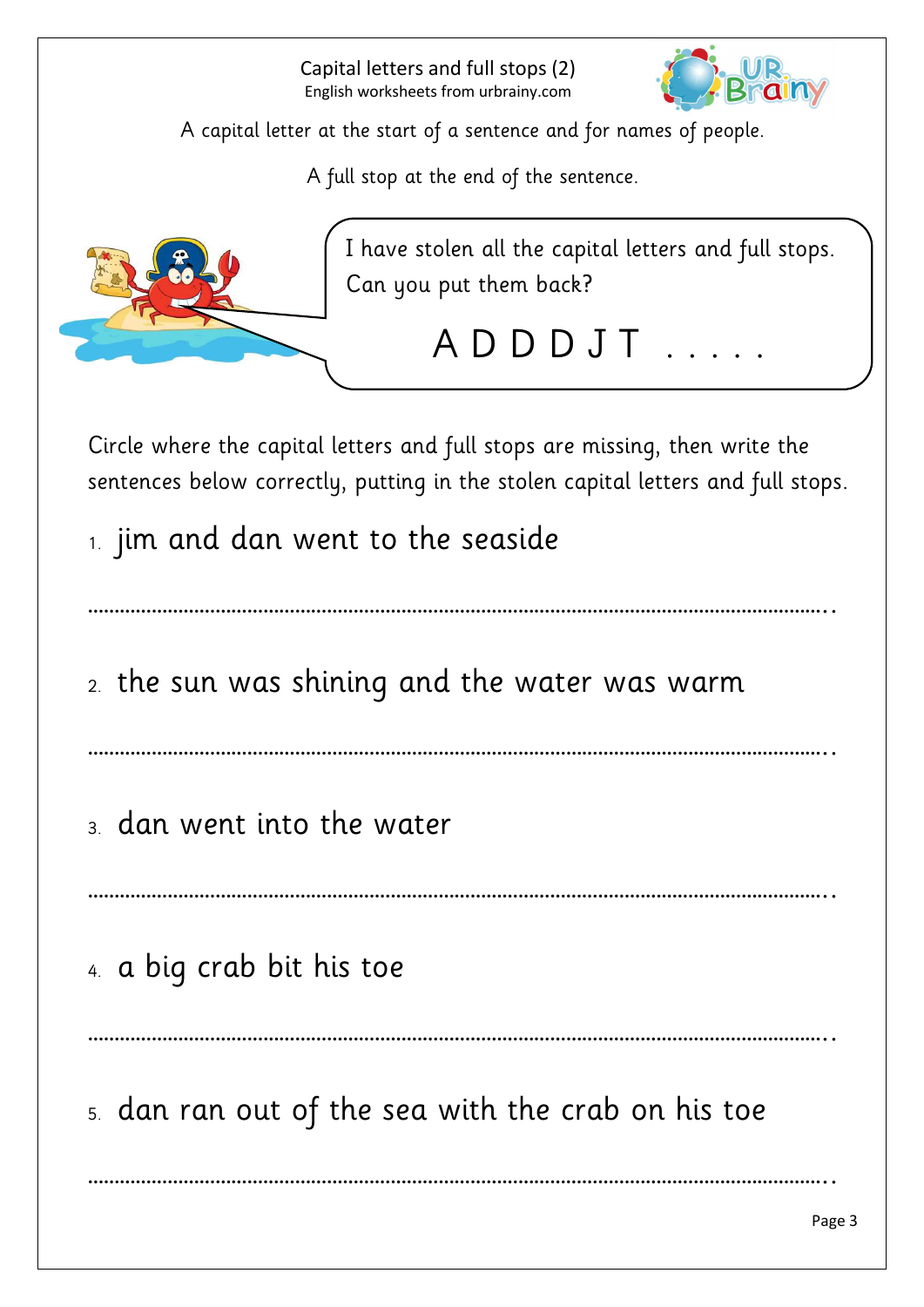

A full stop at the end of the sentence.



I have stolen all the capital letters and full stops. Can you put them back?

J J J T T . . . .

Circle where the capital letters and full stops are missing, then write the sentences below correctly, putting in the stolen capital letters and full stops.

1. jane has a cat for a pet

…………………………………………………………………………………………………………………………..

2. jim has a big black dog for a pet

…………………………………………………………………………………………………………………………..

3. the cat stays out all night

…………………………………………………………………………………………………………………………..

4. the dog sleeps in jim's bedroom

…………………………………………………………………………………………………………………………..

…………………………………………………………………………………………………………………………..

5. they get on well with each other